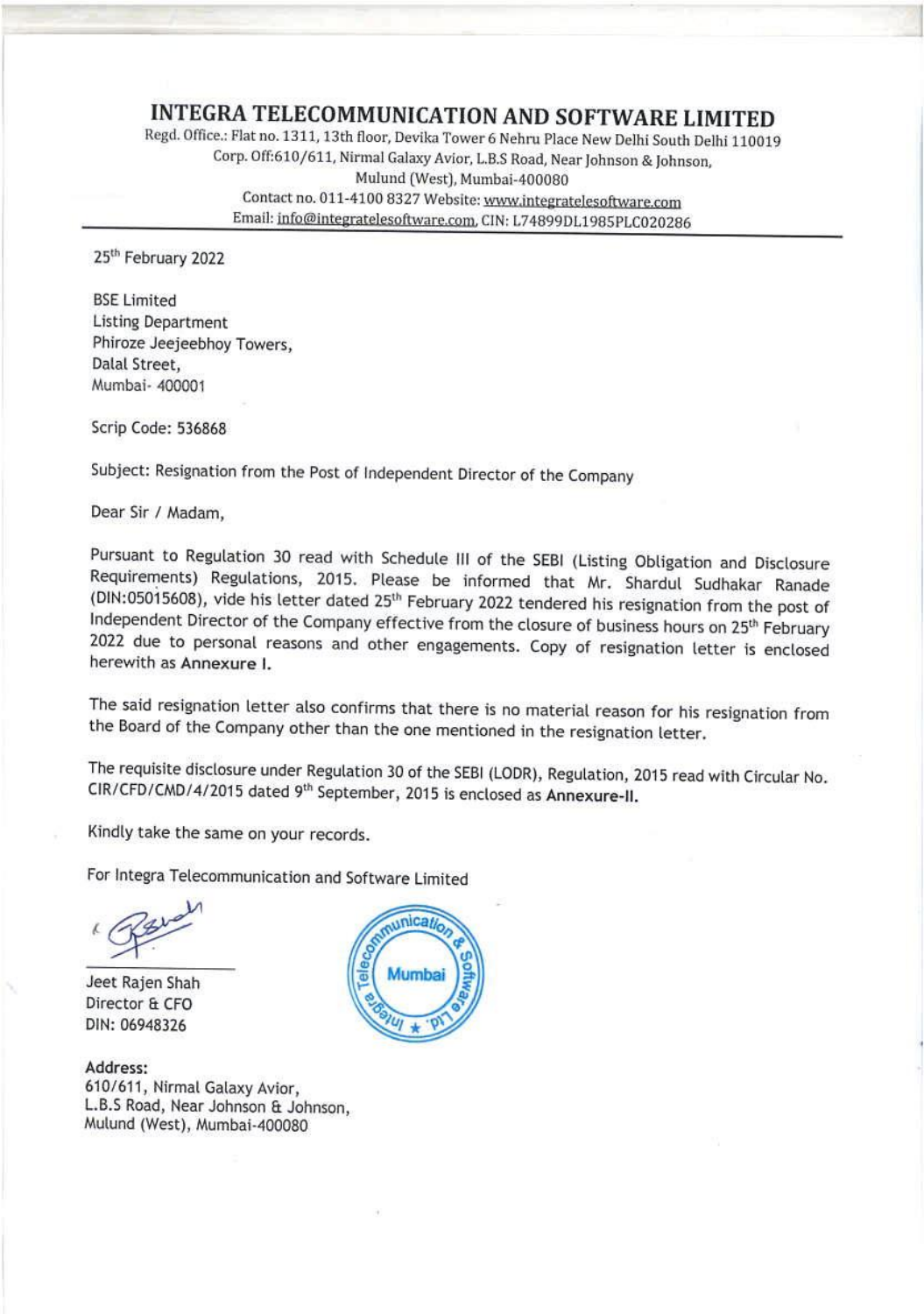Date: 25<sup>th</sup> February, 2022

To The Board of Directors

Integra Telecommunication And Software Limited<br>610/611, Nirmal Galaxy Avior, L.B.S Road,<br>Near Johnson & Johnson, Mulund (West),<br>Mumbai-400080

Subject: Resignation from Directorship

Dear Board Members,

|, Shardul Sudhakar Ranade, acting as an Independent Director (DIN: 05015608) of the Company, wish to inform you that due to personal reasons and other engagements, I would not be able to devote my time towards the Directorship of the Company. Hence, I hereby tender my resignation from the post of Independent Director of the Company with closure of Business hours on 25<sup>th</sup> February, 2022. I also confirm that there are no other material reasons for my resignation.<br>Further, I would like to convey my deep sense of appreciation and feeling of gratitude for the

support I received from all the other Directors on the Board and senior executives of the Company during the period of my association with the Company.

Kindly treat this as my formal resignation and arrange to complete the necessary compliances in this regard.

Thanking You.

(DIN: 05015608)